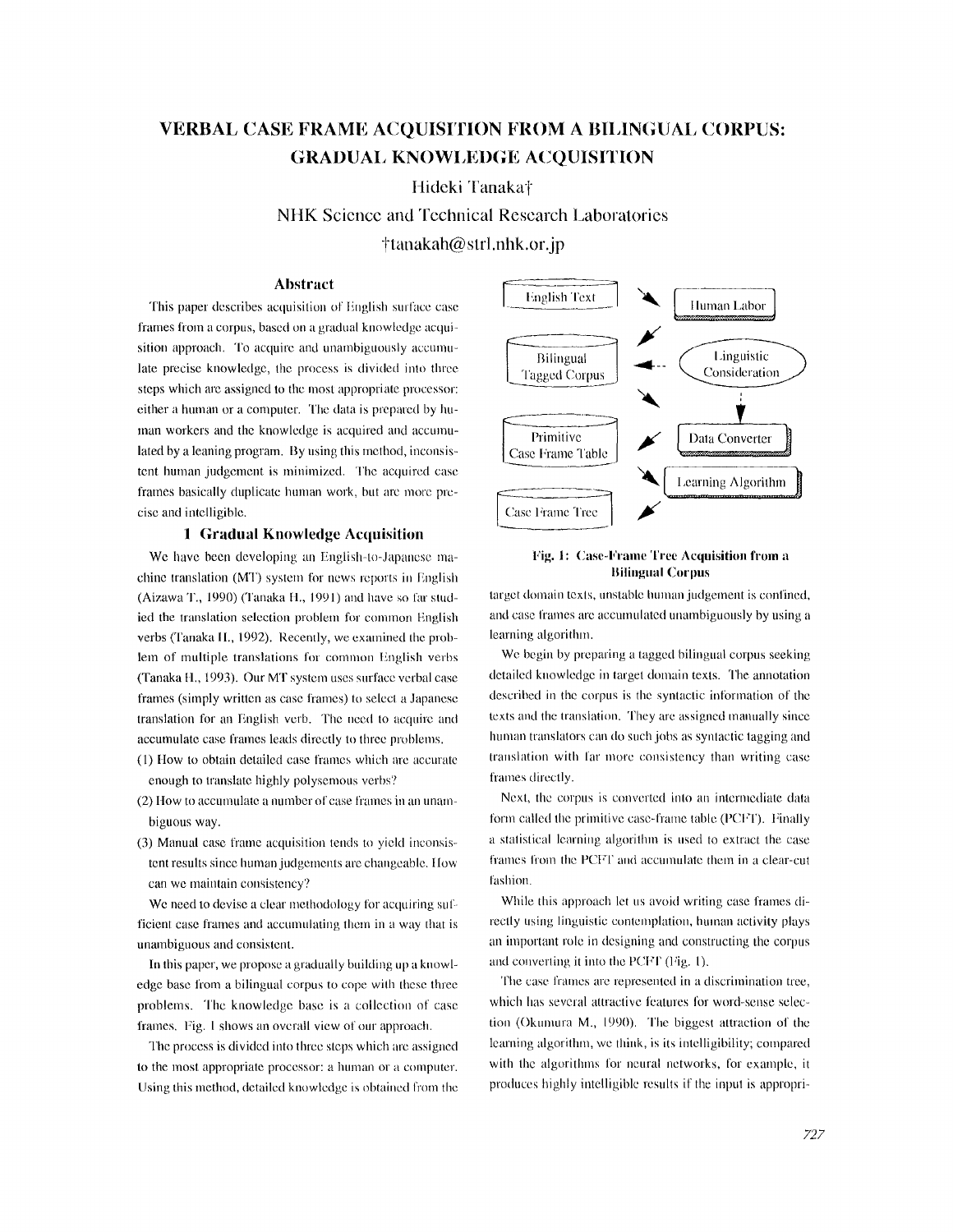ate.

Knowledge acquisition by machine learning from a corpus has recently been getting more attention than ever in some natural language processing fields. Cardie(1992, 1993) applied this approach to predict the antecedent of relative pronouns and attributes of unknown words. Utsuro(1993) introduced a methodology for automatically acquiring the verbal case frames from bilingual corpora in a different way than our methodology.

# **2 Case Frames for Translation**

Our machine translation system uses case frames for the translation of English verbs. Fig. 2 shows illustrative case frames for the word *take.* 

| SN [man] take ON [boy]                     |                |
|--------------------------------------------|----------------|
|                                            | 選ぶ (select)    |
| SN [I] take ON [him] PN[to] PNc[BUILD]     |                |
|                                            | 連れていく (escort) |
| SN [HUMAN] take ON [CON] PN[to] PNc[BUILD] |                |
|                                            | 持っていく (bring)  |

#### **Fig. 2: Example of Case Frames for** *take*

We write case categories (SN (subject noun) and PN(preposition) here) and specify their restrictions. The restriction can be a semantic category like HUMAN or a word form itself like *boy.* There may be several hundred case frames for the most common English verbs.

The translation selection is performed after the parser produces a syntactic structure for the input sentence. The system compares the syntactic structure with the case frames and selects the translation from the best-matching case frame. Translation selection is performed without considering the context. Our new case fiames are designed to follow the same protocol.

**There are** three factors to consider at this point.

- (1) How many and what kinds of case categories should be used?
- (2) In which order should the system compare the syntactic structure and the case categories in a case frame?
- (3) What kind of restriction should we use?

In this paper, we will deal mainly with the first two factors. Our solution is to use a discrimination tree for the case-frame representation and a statistical algorithm for learning. The necessary case categories are selected and stacked in a tree form, one by one, according to their contribution to the translation selection. We call the obtained tree the case-frame tree. Fig. 3a is an example of a case-frame tree for *take.* 



Fig. 3a: Example of a Case-Frame **"Free** 

| ON[box]        | 持っていく |
|----------------|-------|
| ON[him]        | 選ぶ    |
| ON[him] PN[to] | 連れていく |

# Fig. 3b: Linear Case Frames for Fig. 3a

Comparison with the syntactic structure is made from the root node to the leaf nodes of the case frame-tree and no backtracking is allowed. The comparison is executed deterministically. If we read the tree from the root to the leafs, it can be expanded into a linear ease fiame, as shown in Fig. 3b. This increases the intelligibility of the case-fiame tree enabling a human lexicographer to evaluate it from a linguistic viewpoint.

## 3 Learning from the PCFT

A case-fralne tree can be regarded as a decision tree. Decision-tree learning has a long research history and many algorithms have been developed. Among them, the ID3 group (Quinlan J., 1993) of programs and its descendants satisfy our solution in Sec. 2. We apply the latest program, C4.5 (Quinlan J., 1993), to our problem. This algorithm learns a decision tree from an attribute-value and class table. An example of such a table is shown in Table 1.

**Table 1: Example of a Primitive Case Frame Table** 

| SΝ                                             | ν                                                            | ΩN                                                   | РN                                         | PNc                                                              | translation                                                                                               |                                 |
|------------------------------------------------|--------------------------------------------------------------|------------------------------------------------------|--------------------------------------------|------------------------------------------------------------------|-----------------------------------------------------------------------------------------------------------|---------------------------------|
| I<br>you<br>you<br>you<br>you<br>L<br>I<br>vou | take<br>take<br>take<br>take<br>take<br>take<br>take<br>take | him<br>him<br>him<br>hox<br>box<br>hox<br>him<br>him | tΩ<br>to<br>to<br>to<br>to<br>to<br>Ø<br>ø | theater<br>school<br>park<br>theater<br>park<br>school<br>Ø<br>Ø | 連れていく (escort)<br>連れていく (escort)<br>連れていく (escort)<br>持っていく (bring)<br>持っていく (bring)<br>持っていく<br>選ぶ<br>選ぶ | (bring)<br>(select)<br>(select) |

The first row of the table represents the attributes or the case categories. The values of the attribntes arc the restrictions of the case categories. Word forms are used in this. Since the algorithm produces a case-frame tree from this table, we term the table a "Primitive Case-frame Table  $(PCFT)$ ."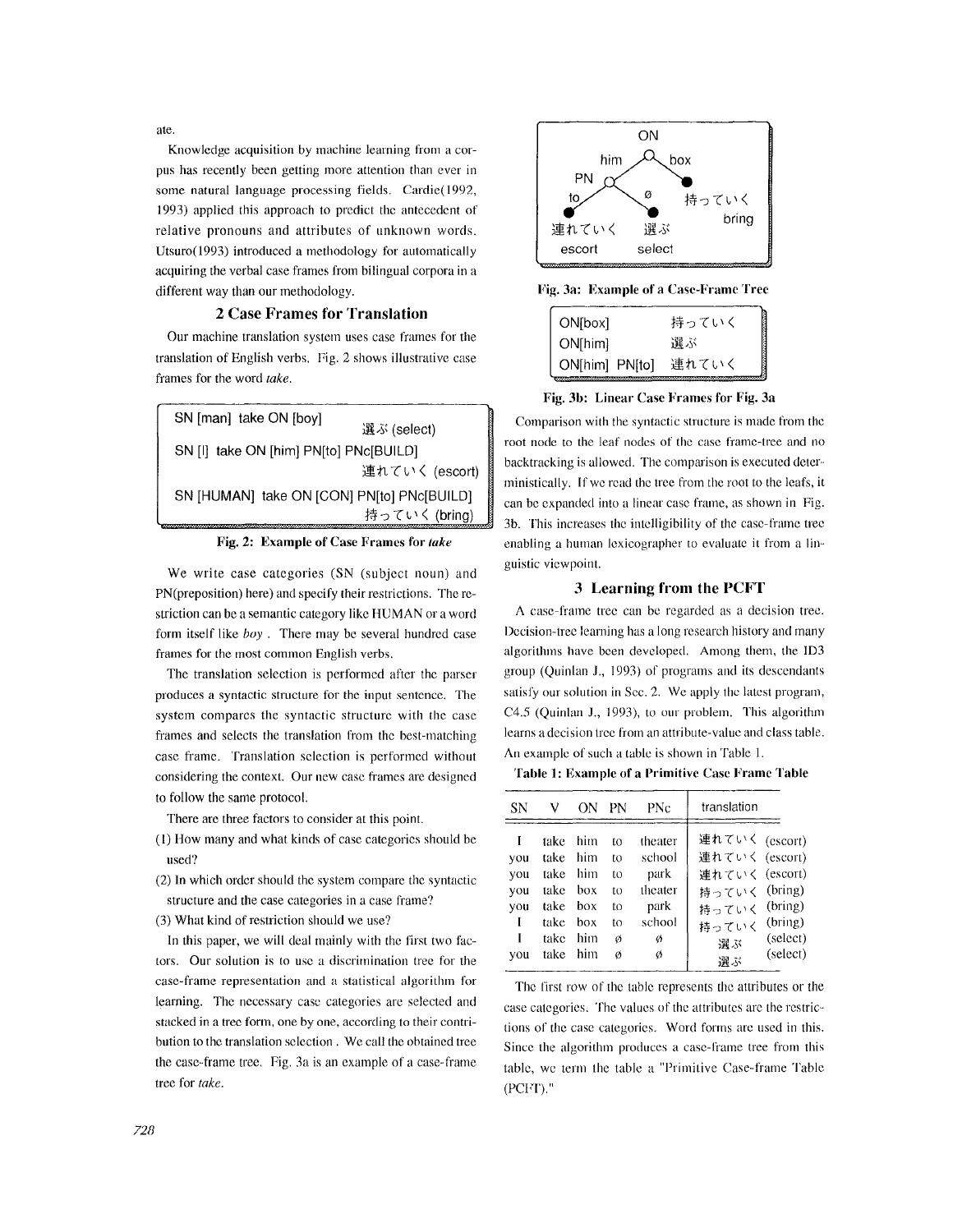The C4.5 first puts all translations listed in the PCFT under a root node then recursively selects one case category and partitions the translations according to the word forms of the selected category. For the case category selection, a criteria based on the entropy reduction of translations gained by the partitioning ix used. See (Quinlan J., 1993) for more details. In a word, this algorithm places case categories from the root node to the leaf nodes according to the category's ability for translation discrimination. The caseframe tree in Fig. 3a was produced from Table 1. It does not have a node corresponding to a subject. This simply means the subject information is redundant in selecting the translation of *take* in Table 1.

# **4 Data Preparation**

# 4.1 Construction of the Bilingual Corpus

As mentioned in Sec. 1, the data for machine learning is prepared in two steps: construction of a bilingual corpus and its conversion into a PCFT. Following are the factors considered and the steps taken to put together our corpus.

# **• Sollrce**

Since we could not find a readily available bilingual corpus from the news domain, we decided to make one ourselves by using the Associated Press (AP) wire service news text and adding a Japanese translation to it.

#### **• Target**

We selected 15 verbs known to be problematic verbs for machine translation: *come, get, give, go, make, take, run, call, cut, fall, keep, look, put, stand, and turn.* 

Since case frames correspond to simple sentences, we did not deal with long sentences. The maximum sentence length was set at 15 words.

## **• Quantity of Data**

To estimate the necessary amount of data, we investigated the monthly frequency of each verb appearing over six months. The frequency showed a fixed tendency over the measurement periods, suggesting that the data for one month ix a good starting point. We decided to use two months, January 1990 and January 1991, for the English sentence extraction.

#### **° Construction**

#### **(1) Preparing the English text**

Sentences up to 15 words long which contain one or more of the 15 target verbs were automatically extracted from the two-month AP source text.

## (2) **Identifying the range governed by the** verh

The range which the target verb directly governs in the English text was manually identified. The two lines starting

with FNG in Fig. 4 are an example.

#### **(3) Constructing the English case data**

The a priori-defined category labels for each part of the ENG data were manually marked and the head word and functional word in each category were identified. The lines starting with CASE in Fig. 4 correspond to this data.

We had defined 34 category labels beforehand. Twelve of them *(sentence category labels)* were assigned to verbs to identify the sentence category from which the verb was extracted. Example categories are: V (declarative sentence), PVQ (polar question), IMV (imperative sentence), PASV (passive sentence), and IV (to-infinitive clause). Twentytwo of the category labels *(case category labels)* identify the surface cases or the syntactic categories of other compo~ nents in the sentence. Examples are: SN (subject noun clause), SIN (subject to-infinitive clause), and PN (prepositional phrase [modifying the target verb]).

#### **(4) Constructing the Japanese data**

Japanese translations were assigned to each of the English head words and functional words. When translation was not possible simply reading the English sentence, its context was given to the translators. The two lines starting with JAP in Fig. 4 show the translations.

The complete corpus took about 12 man-months of labor to construct. Table 2 shows the corpus statistics for seven verbs. Row (2) shows the percentage of sentences thal required the context for translation. This figure indicates the limitations of manual translation without context. Most of these sentences had pronouns like *it* and the translators needed the context to clarify the referents.

19 : " I just know I'm going to take those rubles and build another restaurant, " he said. ENG : I'm going to take those rubles  $CASE : SN < I$   $> Ax <$  the going to  $> V <$  take  $>$ ()N<those [ruble]>  $JAP$ : SN< $\{K\}\$   $\{k\}$ > AX< $\{BE$  GOING TO  $\ge$ V<l受け取るトON<lループル目を1>

20 : " I take everybody seriously, " Graf said. ENG : l take everybody seriously **CASE:** SN<[I ]> V<[takel> ON<leverybody]> DD</a>|seriously</a>|>  $JAP : SN$ < $I$ 私 $H$ は $>$ V< $I$ 受け止める $|>$ ON<lすべての人目を}>DD<l真剣に}>

<> category label, [] head word, { } functional word Fig. 4: Part of a Tagged Bilingual Corpus

#### **4.2 Conversion into a** PCFT

The bilingual corpus must be converted into a PCFT be-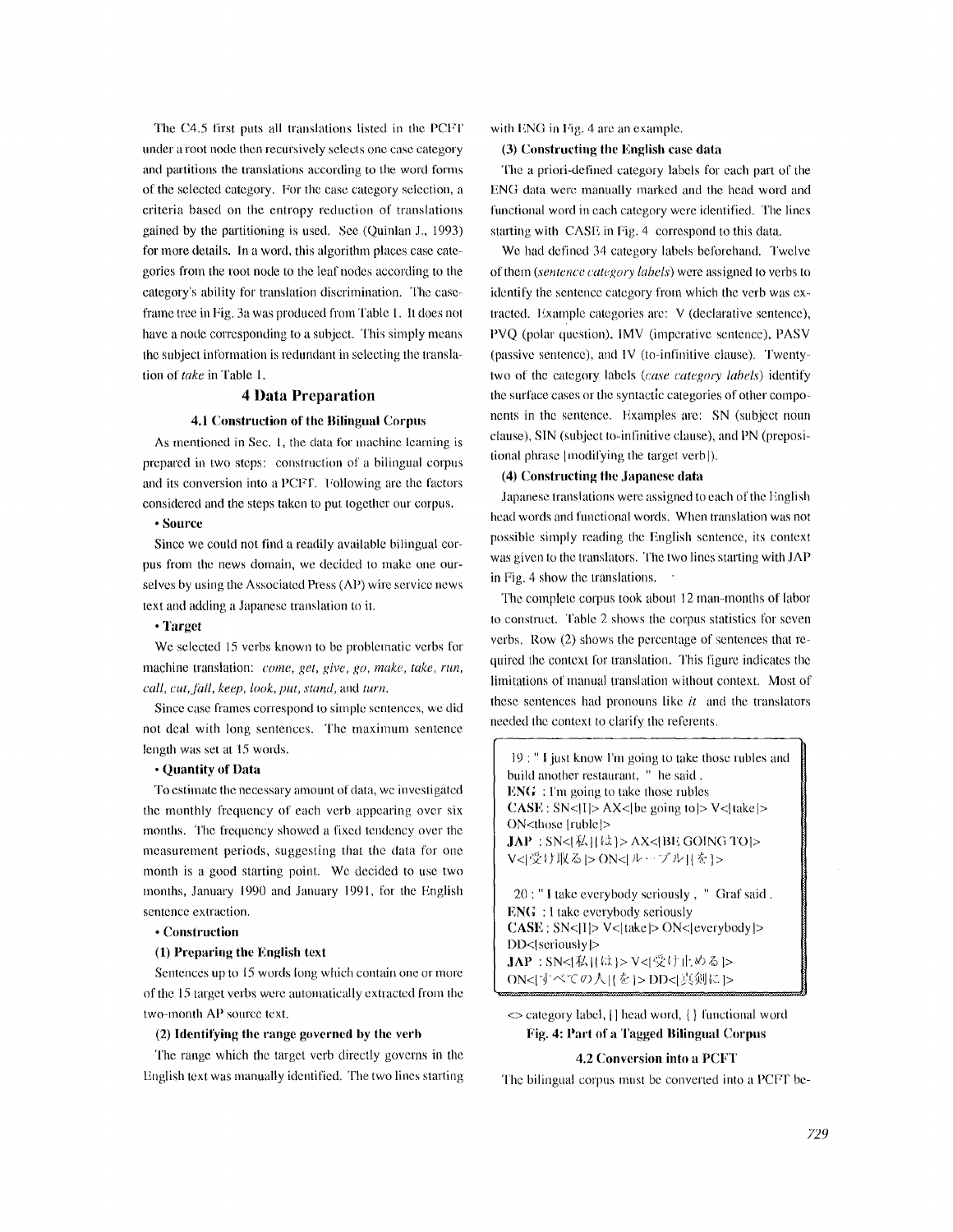Table 2: Corpus Statistics<sup>1</sup>

|     | come                                             | get  | give | go   | make |
|-----|--------------------------------------------------|------|------|------|------|
| (1) | 795                                              | 867  | 635  | 1204 | 1024 |
| (2) | 3.4%                                             | 5.2% | 4.1% | 3.7% | 6.6% |
| (3) | 782                                              | 849  | 637  | 941  | 1020 |
|     | (1) Number of English sentences                  |      |      | run  | take |
|     | (2) Percentage requiring context<br>to translate |      |      | 440  | 1062 |
|     |                                                  |      |      |      |      |

fore a case fiame can be learned. We can now directly control the information used for learning. We followed the principals below.

- Develop one case-frame tree from each sentence category This was intended to observe how the sentence category affects the appearance of case-frame trees.
- Use all case categories in the corpus as attributes This was to select effective case categories without any bias.
- Use head words and functional words as values for case categories

These words are the primary elements representing each case category so it is reasonable to use them as the value.

# **5. Case-frame Tree Learning Experiments**

Several learning experiments were conducted on the PCFT obtained from each sentence category of the target verbs. Complete results fiom the experiments are not presented here due to space limitations. Table 3 shows the statistical results for seven verbs.

|  |  |  | Table 3: Statistics of Case-Frame Trees |  |
|--|--|--|-----------------------------------------|--|
|  |  |  | (from declarative sentences)            |  |

| (1) | come  | get  | give  | gо    | make |
|-----|-------|------|-------|-------|------|
| (2) | 398   | 2.74 | 292   | 225   | 367  |
| (3) | 30    | 28   | 31    | 20    | 33   |
| (4) | 10    | o    | C     |       |      |
| (5) |       |      |       |       |      |
| (6) | 10.1% | 5.5% | 13.0% | 10.2% | 6.2% |

| $(1)$ Verbs $(2)$ Number of training data<br>(3) Number of case categories appearing |         | take     |
|--------------------------------------------------------------------------------------|---------|----------|
| in the PCFT (attribute size)<br>(4) Number of translations (class size)              | 68      | 285      |
| (5) Number of case categories<br>appearing in the case-frame tree                    | 15<br>3 | 21<br>10 |
| (6) Error rate when the tree was used to<br>re-classify the training data            | $0.0\%$ | 6.0%     |

We are now increasing the corpus for *give, make,* and *take* by 4,000 sets.

Translations occurring less than ten times were not included in the PCFT for this experiment. The overall error rate in Table 3 was quite low. Part of the *take* tree is shown in Fig. 5. The figures at the end of each line show the result of the reclassification of the training PCFT by the learned tree: (number of data items which fell on this leaf/number of errors, if any). As is shown, the case-frame tree is highly intelligible.

|                  | D<> = over: 引き継ぐ (12.0)                           |
|------------------|---------------------------------------------------|
|                  | D<> = up: 収る (3.0/1.0)                            |
|                  | need time                                         |
| $D \infty = 0$ : |                                                   |
|                  | ON<> = 0; かかる (5.0/1.0) $\blacktriangleleft$<br>A |
|                  | ON $\leq$ = action: $\geq \leq$ (8.0)             |
|                  | ON<> = bronze: 獲得する (9.0)                         |
| ľ                | ON<> = hour: かかる (11,0/3,0)                       |
| í                | join<br>ON $\leq$ = measures: $\geq \leq$ (10.0)  |
| I                | R<br>ON<> = part: 参加する (33.0/1.0)                 |
| ٠<br>f,          | ON<> = while: かかる (6.0)                           |
|                  | $ON \Leftrightarrow$ = place:                     |
|                  | SN<> = Sergei Shupletsov: 獲得する(1.0)               |
| f.               | - SN<> = attack: 行われる (4.0)<br>win                |
|                  | $ON \in \mathbb{R}$ = time:<br>happen             |
|                  | AX<> = 0. かかる (4.0/2.0)                           |
|                  | ↓ AX<> = may: 必要とする (1.0)                         |
|                  | - AX<> = could: かかる (1.0)                         |

# Fig. 5: Part of **Case-Frame Tree for** *Take*

### **• Similarity**

The number of case categories actually used in the easeframe tree was drastically smaller than the number used in the PCFF, ( row (3) vs. row (5) of Table 3). In the caseframe tree for *take*, for example, the following case categories were used: AX (adverb equivalents), D (adverbial particles), ON (object noun clause), SIN ( subject to-infinitive clause), and SN (subject noun clause). The top node, i.e. the most important node, became D, the adverbial particle, following the description in an ordinary dictionary. Most of these syntactical categories are usually used to describe the verb patterns in ordinary dictionaries. The case-frame tree basically duplicates the verb patterns found in an ordinary dictionary.

#### **• Precision**

From the line marked A in Fig. 5. the translation became kakaru (need time) under the condition of  $(ON=0)$  though *lake* is usually used as a transitive verb, so the lack of an object noun looks nnnatural; this part of the tree, however, corresponds to time expressions like "take long" and "take awhile" which do not have object nouns. This is reasonable learning.

From the line marked B, the idiomatic expression "take